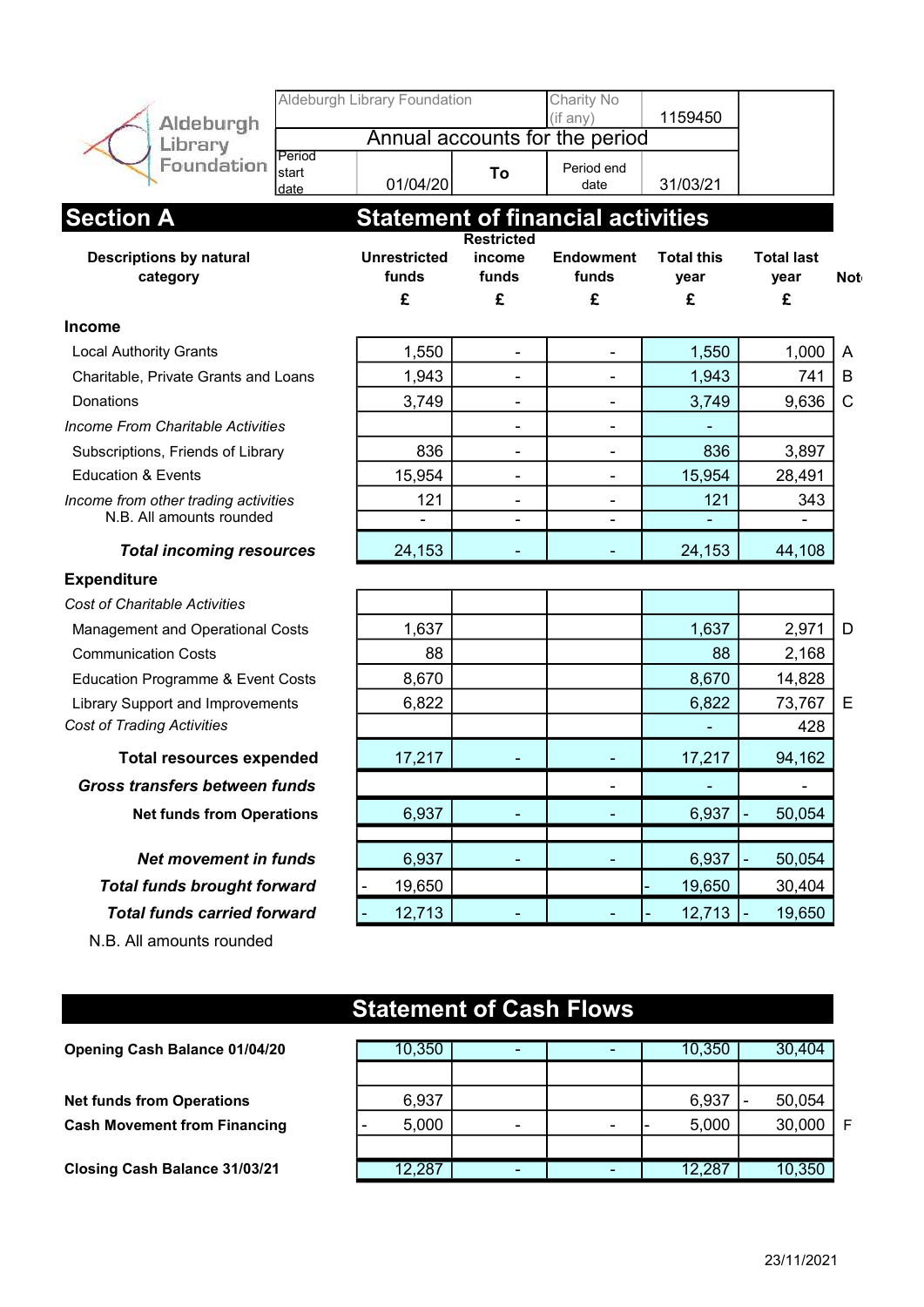| <b>Section B</b>                                                  |               | <b>Balance Sheet</b> |           |           |                                |                |                                |
|-------------------------------------------------------------------|---------------|----------------------|-----------|-----------|--------------------------------|----------------|--------------------------------|
|                                                                   |               |                      |           |           | <b>Total this</b><br>year<br>£ |                | <b>Total last</b><br>year<br>£ |
| <b>Fixed assets</b>                                               |               |                      |           |           |                                |                |                                |
| <b>Tangible assets</b><br><b>Investments</b>                      |               |                      |           |           | $\overline{\phantom{a}}$       |                | -                              |
| <b>Total fixed assets</b>                                         |               |                      |           |           |                                |                |                                |
| <b>Current assets</b>                                             |               |                      |           |           |                                |                |                                |
| <b>Debtors</b>                                                    |               |                      |           |           | $\overline{\phantom{0}}$       |                |                                |
| (Short term) investments<br>Cash at bank and in hand              |               |                      |           |           | 12,287                         |                | 10,350                         |
| <b>Total current assets</b>                                       |               |                      |           |           | 12,287                         |                | 10,350                         |
|                                                                   |               |                      |           |           |                                |                |                                |
| Creditors: due within one year                                    |               |                      |           |           | $\qquad \qquad \blacksquare$   |                | $\overline{\phantom{a}}$       |
| <b>Net current assets/(liabilities)</b>                           |               |                      |           |           | 12,287                         |                | 10,350                         |
|                                                                   |               |                      |           |           |                                |                |                                |
| <b>Total assets less current liabilities</b>                      |               |                      |           |           | 12,287                         |                | 10,350                         |
| Creditors: due after one year                                     |               |                      |           |           | 25,000                         |                | 30,000                         |
| Provisions for liabilities and charges                            |               |                      |           |           |                                |                |                                |
|                                                                   |               |                      |           |           |                                |                |                                |
| <b>Net assets</b>                                                 |               |                      |           |           | 12,713 <b>T</b>                |                | 19,650                         |
| <b>Funds of the Charity</b>                                       |               |                      |           |           |                                |                |                                |
| <b>Unrestricted funds</b>                                         |               |                      |           |           | 12,713                         |                | 19,650                         |
| <b>Designated funds</b>                                           |               |                      |           |           |                                |                |                                |
| <b>Total unrestricted funds</b><br><b>Restricted income funds</b> |               |                      |           |           | 12,713                         |                | 19,650                         |
| <b>Endowment funds</b>                                            |               |                      |           |           |                                |                |                                |
|                                                                   |               |                      |           |           |                                |                |                                |
| <b>Total funds</b>                                                |               |                      |           |           | 12,713                         | $\overline{a}$ | 19,650                         |
|                                                                   |               |                      |           | Signature |                                |                | Date of<br>approval            |
|                                                                   |               |                      |           |           |                                |                |                                |
| <b>Director and Trustee</b>                                       | David Grugeon | Chair                |           |           |                                |                |                                |
| <b>Director and Trustee</b>                                       | Robert Boyd   |                      | Treasurer |           |                                |                |                                |